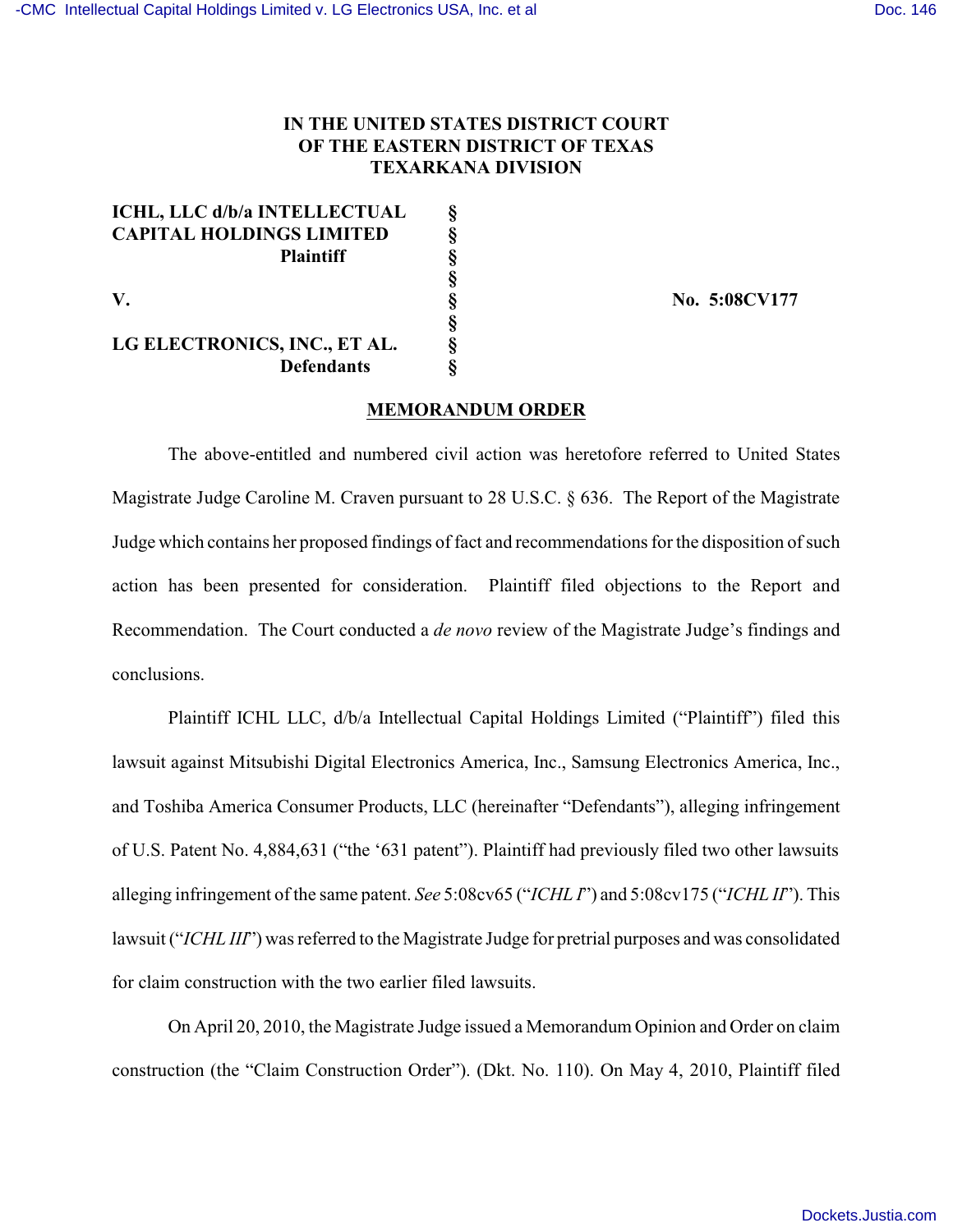objections to the Claim Construction Order. On September 20, 2010, the undersigned overruled Plaintiff's objections and affirmed the Magistrate Judge's Claim Construction Order.

On October 20, 2010, Plaintiff proposed that the parties in each case enter a joint stipulation of non-infringement of the '631 patent as construed by the Court so that it could seek immediate appellate review. The parties in *ICHL I* entered into a joint stipulation,<sup>1</sup> and the parties in *ICHL II* agreed to suspend proceedings in their case pending the resolution of the *ICHL I* appeal. The parties in this case could not reach an agreement on the terms of a stipulation.

In late January of 2011, Defendants filed substantively consistent motions for summary judgment of non-infringement. In each of its responses to Defendants' motions, Plaintiff conceded that summary judgment of non-infringement is proper for all three defendants based on the Court's construction of the "in intimate contact with said second surface" limitation. (*See, e.g.* Plaintiff's Response in Opposition to Defendant's Motion for Summary Judgment (Dkt. No. 132) at pg. 2).

On June 23, 2011, the parties filed a joint motion to stay all of the upcoming pretrial and trial deadlines pending resolution of Defendants' previously filed motions for summary judgment (Dkt. No. 141). In their joint motion, the parties indicated that a ruling on Defendants' motions for summary judgment would allow the parties to consolidate the appeal with that in the *ICHL I* case. The parties all agreed that, in light of the Court's Claim Construction Order, summary judgment is appropriate at this time. (Dkt. No. 141 at pgs. 2-3).

After granting the joint motion to stay all the pretrial and trial deadlines, the Magistrate Judge entered a Report and Recommendation, recommending Defendants' motions for summary judgment

<sup>&</sup>lt;sup>1</sup> The appeal in *ICHL I* is in the briefing stage before the Federal Circuit.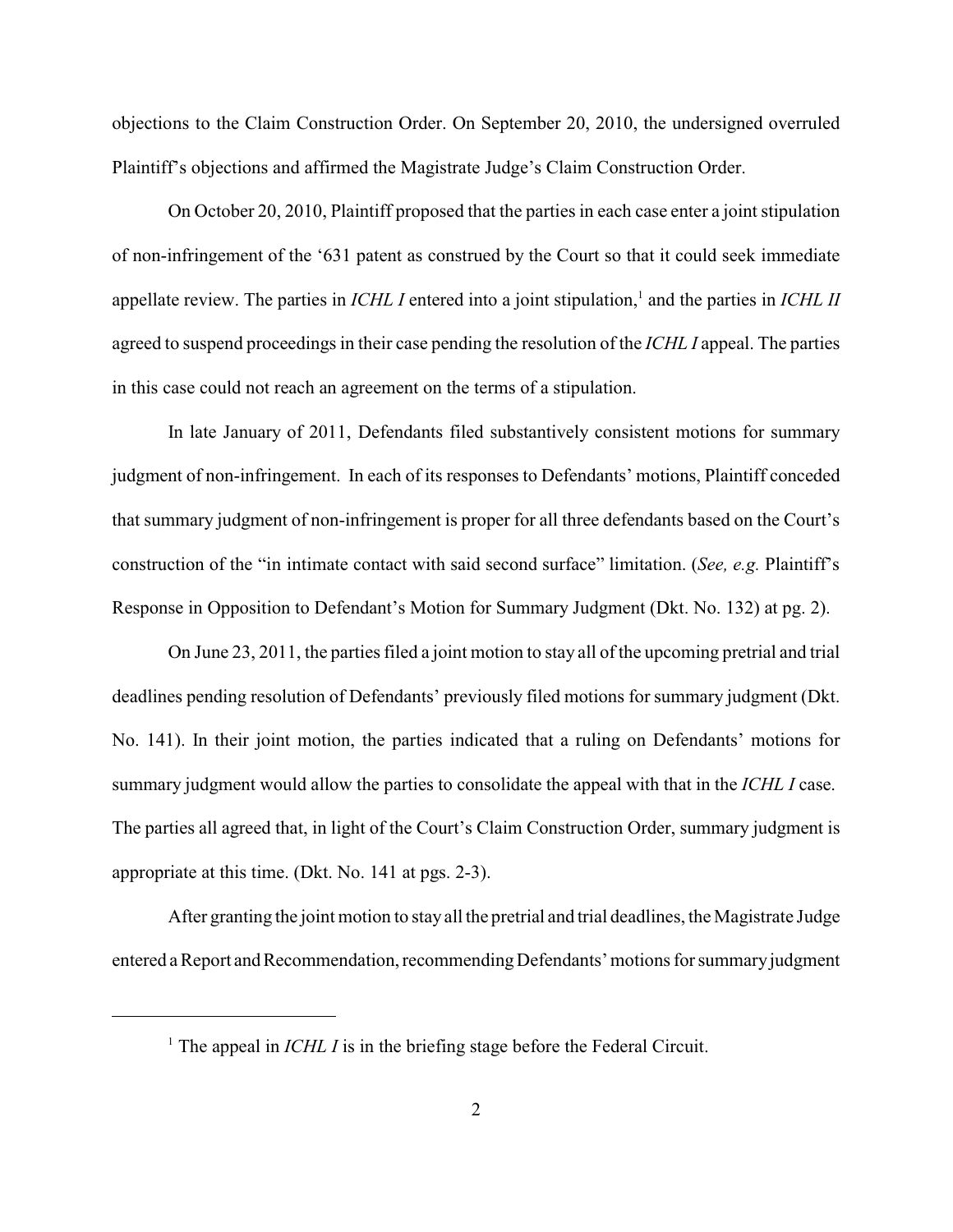be granted. Plaintiff filed objections to the Report and Recommendation, asserting the Magistrate Judge should have granted summary judgment on only one of the specific grounds raised in Defendants' motions, namely that Defendants' heat sinks do not infringe the "bonded" and "in intimate contact with" limitations of Claims 2 and 3 of the '631 patent as those limitations have been construed by the Court. To the extent the Report and Recommendation is intended to recommend summary judgment on any grounds other than non-infringement of the "bonded" and "in intimate contact with" limitations, Plaintiff asserts the Report and Recommendations is erroneous. Plaintiff further requests that the Court abate this matter and wait to address the summary judgment motions until after the United States Court of Appeals for the Federal Circuit has the opportunity to provide a decisive ruling on the disputed claim construction issues in *ICHL I*.

In response, Defendants point out that Plaintiff previously stipulated that a ruling on Defendants' motions for summary judgment would allow the parties to consolidate the appeal in this case with that in the *ICHL I* case. Defendants assert Plaintiff offers no explanation for why it now seeks to thwart consolidation of the appeals. Defendants further assert this Court would promote the interests of fairness, justice, and economy by allowing all defendants in the two *ICHL* cases to be heard in one appeal before the Federal Circuit. Defendants request the Court grant summary judgment on all three grounds. In the alternative, Defendants request the Court enter judgment on at least the one undisputed ground and deny Plaintiff's request for a stay.

Given Plaintiff's previous stipulation and its failure to now show good cause for a stay in this case pending the appeal of the *ICHL I* case, the Court declines to abate this matter pending resolution of the appeal. Instead, the Court is inclined to limit the Court's summary judgment to the one undisputed ground raised in Defendants' motions, namely that Defendants are entitled to summary